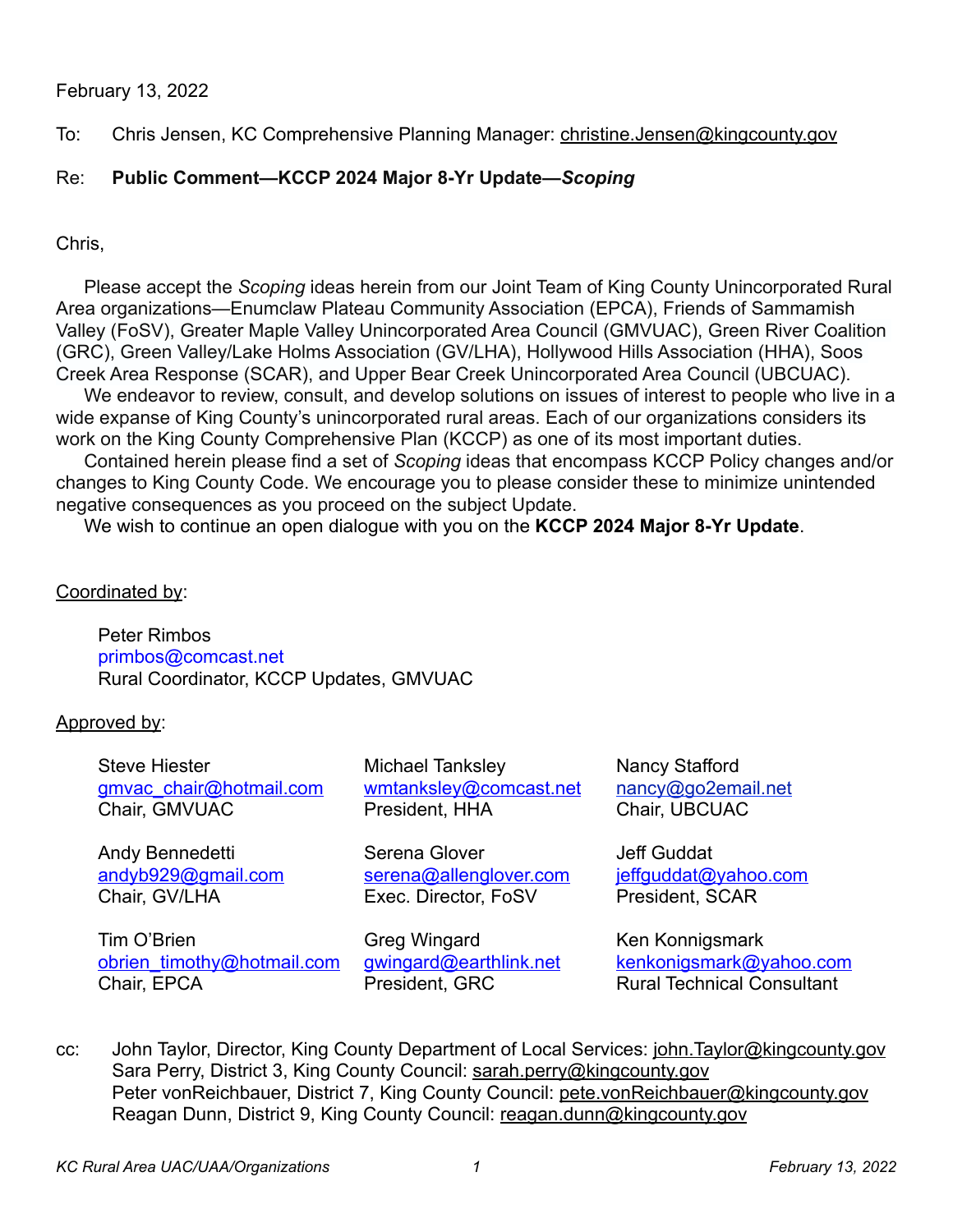# **Docket Form King County Comprehensive Plan**

| Date                                   |                                                                                                                                                                                                                                                                                                                                                                                     |       |     |  |  |
|----------------------------------------|-------------------------------------------------------------------------------------------------------------------------------------------------------------------------------------------------------------------------------------------------------------------------------------------------------------------------------------------------------------------------------------|-------|-----|--|--|
| <b>I. Applicant Information</b>        |                                                                                                                                                                                                                                                                                                                                                                                     |       |     |  |  |
| Name<br><i>(if multiple, list all)</i> | <b>Greater Maple Valley Unincorporated Area Council (GMVUAC); Enumclaw</b><br><b>Plateau Community Association (EPCA); Green Valley/Lake Holm</b><br>Association (GV/LHA); Soos Creek Area Response (SCAR); Upper Bear<br>Creek Unincorporated Area Council (UBCUAC); Hollywood Hills Association<br>(HHA); Green River Coalition (GRC); and Friends of Sammamish Valley<br>(FofSV) |       |     |  |  |
| <b>Property Address</b>                | N/A                                                                                                                                                                                                                                                                                                                                                                                 |       |     |  |  |
| Phone                                  | N/A                                                                                                                                                                                                                                                                                                                                                                                 | Email | N/A |  |  |
| Council District                       | 3.7.89                                                                                                                                                                                                                                                                                                                                                                              |       |     |  |  |

| II. Type of Request [These all are Scoping Items for initial consideration] |     |     |                                  |  |
|-----------------------------------------------------------------------------|-----|-----|----------------------------------|--|
| Comp. Plan Policy or Text Amendment                                         |     |     | Land Use Designation Amendment   |  |
| <b>Development Regulation Amendment</b>                                     |     |     | Zoning Classification Amendment  |  |
| Four to One Proposal                                                        |     |     | Other                            |  |
| Has this been submitted previously?                                         | Yes | No. | If yes, please indicate the year |  |
| If yes, what was the outcome?                                               |     |     |                                  |  |

#### **III. Amendments to Comprehensive Plan Policy or Text, or Development Regulations**

**Additional Information for 2024 Update to the King County Comprehensive Plan:** Over the coming months, King County will be developing a scope of work for the next update. If you have ideas and suggestions, please share them! And, consider joining the Comprehensive Plan *[mailing list](https://public.govdelivery.com/accounts/WAKING/subscriber/new?topic_id=WAKING_1057)* to get updates as we move towards key milestones in the project. Thank you for participating in the next update as we plan for the coming 20 years!

| See pp. 4-7.                                                                                         |
|------------------------------------------------------------------------------------------------------|
| See pp. 4-7.                                                                                         |
| See pp. 4-7.                                                                                         |
| TBD as KCCP Update process proceeds.                                                                 |
| TBD as KCCP Update process proceeds.                                                                 |
| All proposed Scoping Items in the attached are consistent<br>with GMA provisions for the Rural Area. |
|                                                                                                      |

| <b>IV. Amendments to Property Specific Land Use and Zoning [N/A]</b> |  |  |  |  |
|----------------------------------------------------------------------|--|--|--|--|
| <b>General Location</b>                                              |  |  |  |  |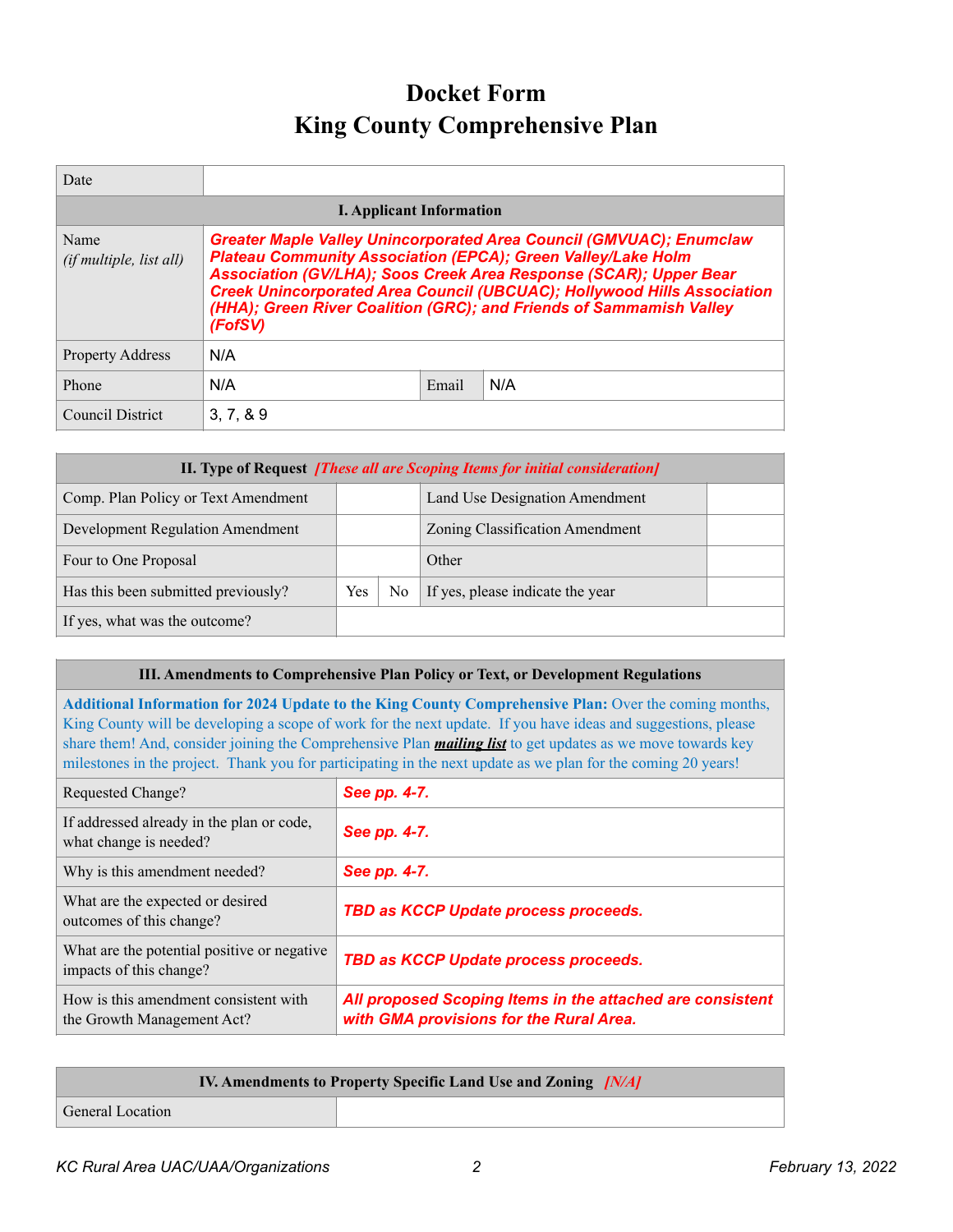| <b>Total Acres</b>                                                       |            |                                             |               |
|--------------------------------------------------------------------------|------------|---------------------------------------------|---------------|
| Tax Parcel ID (if multiple, list all)                                    |            |                                             |               |
| <b>Current Land Use Designation</b>                                      | Click here | Requested Land Use Designation<br>Amendment | Click<br>here |
| <b>Current Zoning Classification</b>                                     | Click here | Requested Zoning Classification             | Click<br>here |
| Is there a Special District Overly or<br>Property Development Condition? |            |                                             |               |
| Requested Change and Rationale                                           |            |                                             |               |
| Proposed Use of Parcel                                                   |            |                                             |               |
| How will change affect adjoining parcels?                                |            |                                             |               |
| How is change compatible with the<br>surrounding area?                   |            |                                             |               |
| Additional information?                                                  |            |                                             |               |

| For property owner representatives: $[N/A]$ |  |                                                                                        |  |  |  |
|---------------------------------------------|--|----------------------------------------------------------------------------------------|--|--|--|
| Name                                        |  | Email                                                                                  |  |  |  |
| Phone                                       |  | Click to testify you have authorization to<br>submit a docket for this property owner. |  |  |  |

#### *How to Submit a Docket Form:*

- Save the Form to your computer, fill it out, and then email it to:  $\overline{complan@kingcounty.gov}$ .
- Due to the covid pandemic, paper copies are not being accepted.

#### **Background on King County Docket Process**

The Docket process responds to the requirements of the Growth Management Act at 36.70A.470 and is codified at the King County Code Title 20.18.107 and .140. Docketing means compiling and maintain a list of suggested changes to the comprehensive plan or development regulations in a manner that ensures suggested changes are considered by the county and are available for review by the public. June 30 is the annual docket deadline. There is no fee for submitting the docket form. To download this form electronically or learn more about the Docket Process, visit: http:www.kingcounty.gov/compplan/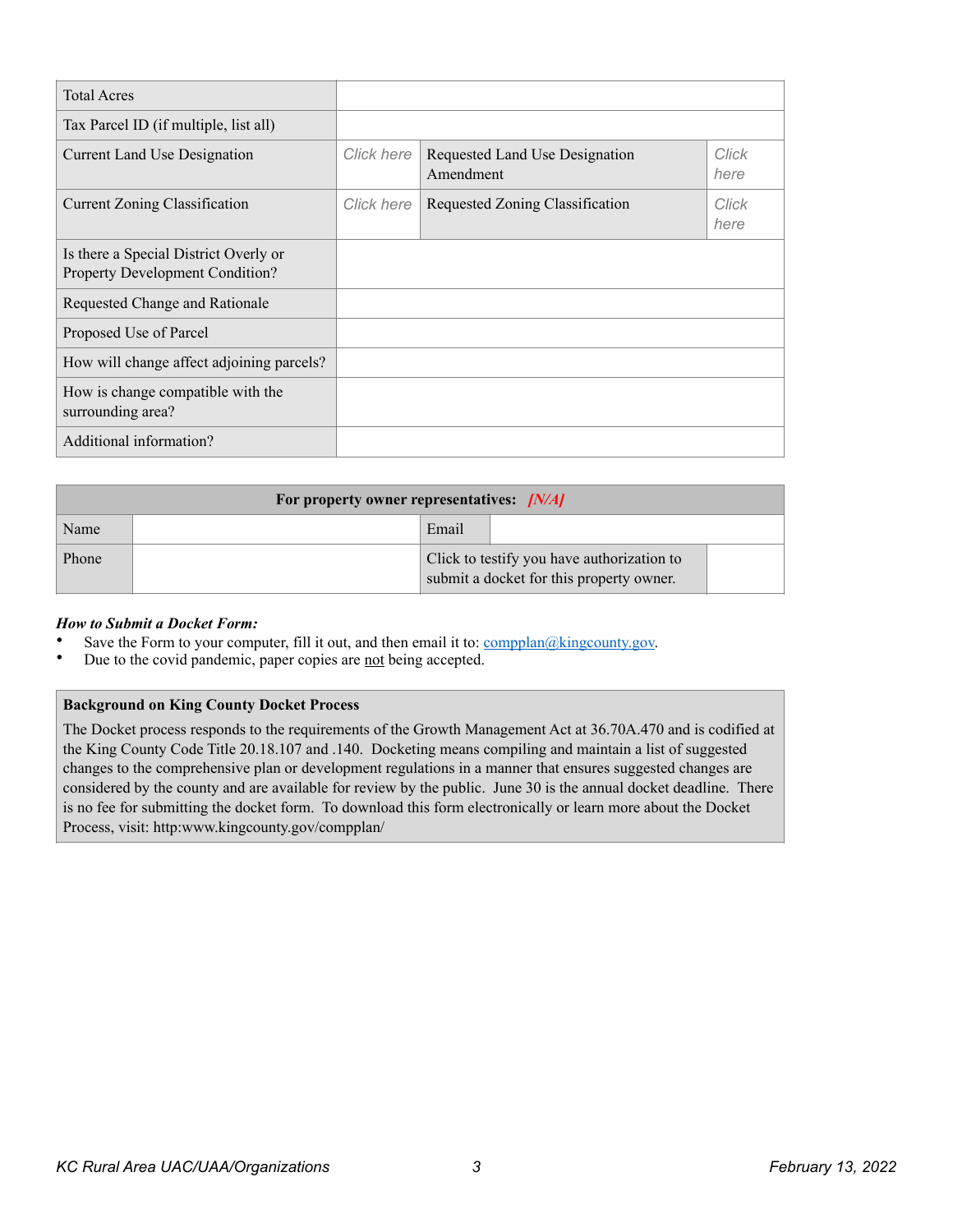# **1. Event Centers**

Event Centers are not defined in KC code and, therefore, not allowed in the Rural Area. However, the Winery/Brewery/Distillery (WBD) controversy opened a can of worms. There are several entities that just want *Event Centers*, and they thought they were going to get them through the WBD legislation. That seems highly unlikely at this point, given the conflict with the GMA. However, we fear is that if these people don't get Event Centers as part of WBD legislation, they will come back to the County and try to get them another way.

Consequently, we seek a KC Code change such that Event Centers, as *"stand-alone"* operations, are not allowed in the Rural Area and on Ag-zoned parcels. We also seek a definition for *Special Events* be included in the KC Code.

# **2. Rural Area As Receiving Site for TDRs**

Existing KCCP Policy **R-313** states: *"The purpose of the Transfer of Development Rights Program is to reduce development potential in the Rural Area and designated Natural Resource Lands, and its priority is to encourage the transfer of development rights from private rural properties into the Urban Growth Area."* 

This should be retained and language should be made clear that parcels in the Rural Area should not be receiving sites.

# **3. Agricultural Production District Mitigation**

In the **2020 KCCP Mid-Point Update** the KC Council rejected this Line Amendment:

*"Amends mitigation requirements for when land is removed from an agricultural production district. Land is required to be replaced at a 1:1 ratio in the same agricultural production district, at a 1.5:1 ratio in a different agricultural production district, or 2:1 ratio for the financial value of the land if no other land is available."*

The *existing* code language that requires a 1:1 swap in the *same* Agricultural Production District (APD) should be retained and strengthened.

## BACKGROUND RATIONALE:

 The effect of the failed language above is that speculators will buy land in close-in APDs near urban centers (such as the Sammamish Valley APD) and try to swap it out for land in APDs that are in farther flung corners of the County. This will destroy the close-in APDs. Even worse, the subsequent line amendment allows for financial consideration. All a speculator has to do is pay off at twice the value in cash and they can sit on farmland.

 It might be argued that speculators won't get development rights from permitting, but there is never a guarantee. Further, any sign that the Council is weakening protections for APD farmland means speculators will be more encouraged to buy and hold for a future weakening. Even if a speculator can't get it developed in the near term, just sitting on it—which they can usually afford to do—means it is not leasable to farmers. Farmers require 10-year leases to justify the improvements they must make to the land. Speculators won't do long-term leases to farmers, removing access to APD farmland for farmers, which fundamentally destroys farming.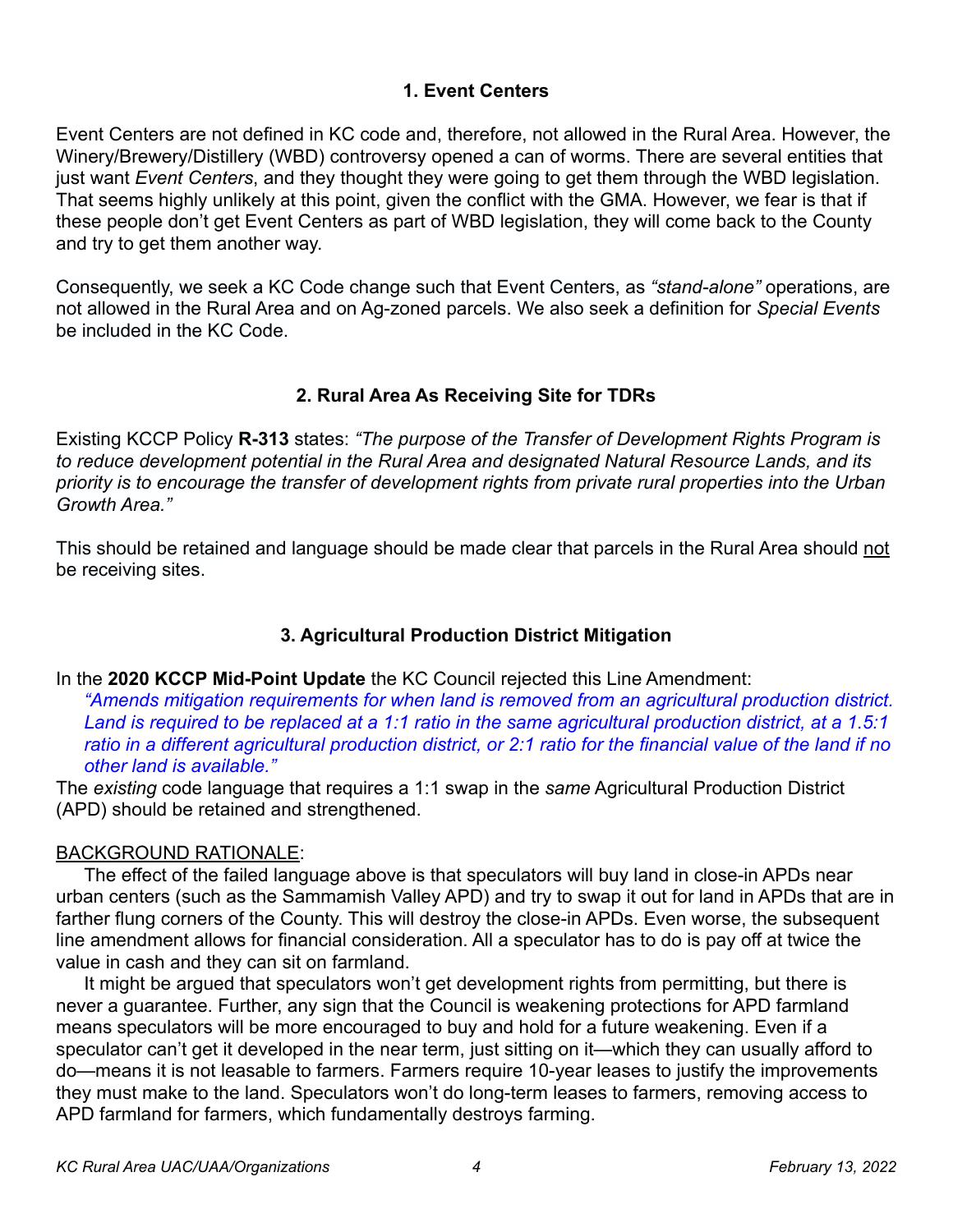Speculation is not theory. This situation already exists in the Sammamish Valley APD, where speculators (and WBD violators) are just sitting on APD farmland waiting to see what happens with the WBD code. They ultimately want to commercialize the APD land and are willing to wait out the legal process to see if they will be able to do so, and to what extent. Weakening the swap rules puts yet another *"For Sale"* sign on farmland and signals to speculators the tide is turning in their direction.

 Also important to consider is that an APD ecosystem need to maintain enough protected acreage and rural buffer areas to remain ecologically viable for farming. Chipping away bit by bit at rural buffer areas and the farmland itself can set in motion a chain reaction that ultimately renders the entire APD unusable for farming.

## **4. Pacific Raceways Map Amendment**

In the **2020 KCCP Mid-Point Update** the KC Council approved this Line Amendment:

*"Modifies Map Amendment 9 to modify the uses allowed on the site, the reversion of the zoning to RA-5 if the racetrack use is abandoned, the procedural and substantive requirements for a conservation easement, and a process to undo the changes in the Map Amendment if the requirements of the conservation easement aren't met."*

We refer to **Map Amendment 9: Pacific Raceways** contained in the adopted KCCP, Attachment D to Ordinance 19146: *"Amendments to Land Use and Zoning Maps 2020 update to 2016 King County Comprehensive Plan,"* dated July 20, 2020 [\(https://kingcounty.gov/~/media/depts/executive/](https://kingcounty.gov/~/media/depts/executive/performance-strategy-budget/regional-planning/2020-Comprehensive-Plan-Update/2020-CompPlan-Adopted/2020_KCCP_Attachment_D_MapAmendments.ashx?la=en) [performance-strategy-budget/regional-planning/2020-Comprehensive-Plan-Update/2020-CompPlan-](https://kingcounty.gov/~/media/depts/executive/performance-strategy-budget/regional-planning/2020-Comprehensive-Plan-Update/2020-CompPlan-Adopted/2020_KCCP_Attachment_D_MapAmendments.ashx?la=en)Adopted/2020 KCCP Attachment D MapAmendments.ashx?la=en).

We seek changes to the Pacific Raceways Map to reflect:

- (1) Recently enacted conservation easement with Pacific Raceways which additionally requires revegetation of the currently disturbed areas within the conservation easement area.
- (2) Buffer requirement on the steep slopes in the northwest area of Pacific Raceways property where Soos Creek flows.

## **5. Non-Resource Industrial Uses in the Rural Area**

We seek to strengthen KCCP Policy language. *"Non-Resource Industrial Uses in the Rural Area"* were addressed during the **2020 KCCP Midpoint Update** KC Council deliberations and striker proposals, some of which sought to *"Modif(y) Policy R-512 to limit new industrial-zoned lands to existing sites or those that have long been used for industrial or comparable purposes with similar impacts."* That was completely *inconsistent* with *existing* policy and the *SEPA* review, e.g., changing wording that states there are three sites to citing three named sites simply as *"examples"* and changing policies to allow sites to be zoned Industrial if they have *"long been used"* for *"comparable purposes with similar impacts"* to industrial. Clearly, these were last-minute changes that were not well thought-out, nor vetted, and had no place in the *Update*, as they would have allowed *new* sites to be added during any annual update and allow them to be located anywhere in the Rural Area. Fortunately, our concerns were heeded by the KC Council when it decided to retain the *existing* KCCP language.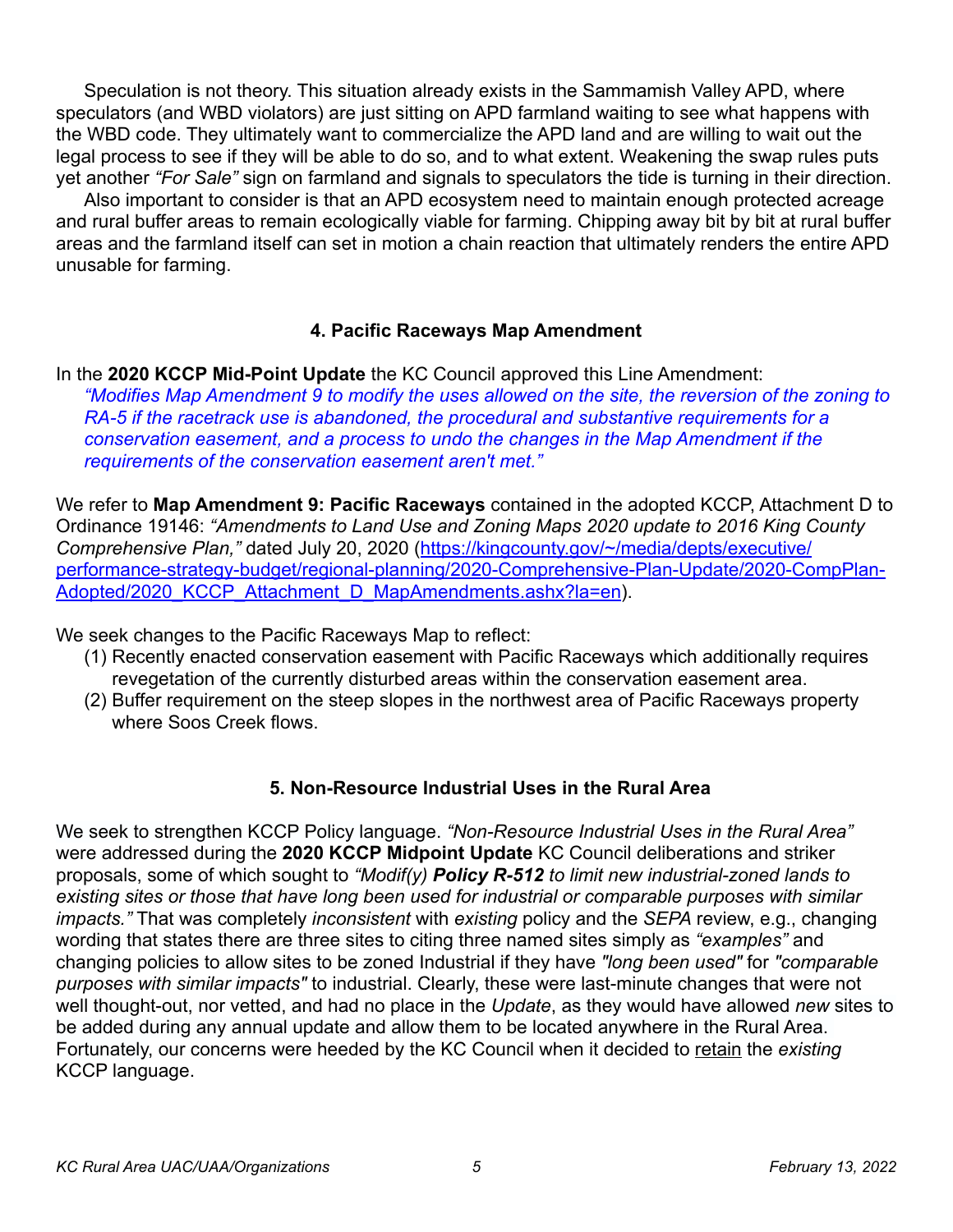We seek to retain the existing language and strengthen it, as non-resource industrial-scale facilities simply do not belong in the Rural Area.

# **6. Non-Hydroelectric Facilities in the Rural Area**

Current County Code **TITLE 21A.08.100 Regional land use** allows such facilities in the Rural Area under Development Conditions 12 and 29 using a CUP or SUP, respectively. Such facilities should not be sited in the Rural Area.

At a minimum, all such facilities sited in the Rural Area should require a SUP and the requirements under Development Condition 29.

# **7. Property Specific Development Standards/Special District Overlays**

We are concerned with existing standards for *alternative* development for sites with unique characteristics not addressed by the general zoning requirements of KC Code. These include *"Property Specific Development Standards"* (-P Suffix) and the designation for *"Special District Overlay"* (-SO Suffix), as described in County Code **Chapter 21A.38, General Provisions- Property Specific Development Standards/Special District Overlays**.

We seek changes to **Chapter 21A.38** that would tighten up language on definitions and requirements related to both the -P and -SO suffixes.

# **8. Demonstration Projects in the Rural Area**

KC Code **Title 21A.55 DEMONSTRATION PROJECTS** states in **21A55.010 Purpose** that: *"All demonstration projects shall have broad public benefit…."* However changes in code language are needed that backs up and reinforces this purpose.

For example, **21A55.105 Regional motor sports facility – master planning process demonstration project** and **21A55.1010 Remote tasting room – demonstration project A** do not belong in the Rural Area.

## **9. Surface Water Management—Drainage Districts**

Proper Surface Water Management (SWM) requires Drainage Districts to have their activities directed and managed by King County, otherwise Drainage Districts should be re-thought and King County perform their functions, including maintaining ditches/waterways.

We seek changes to King County Code to address this issue.

## **10. Cumulative Impacts of Mineral Extraction Operations**